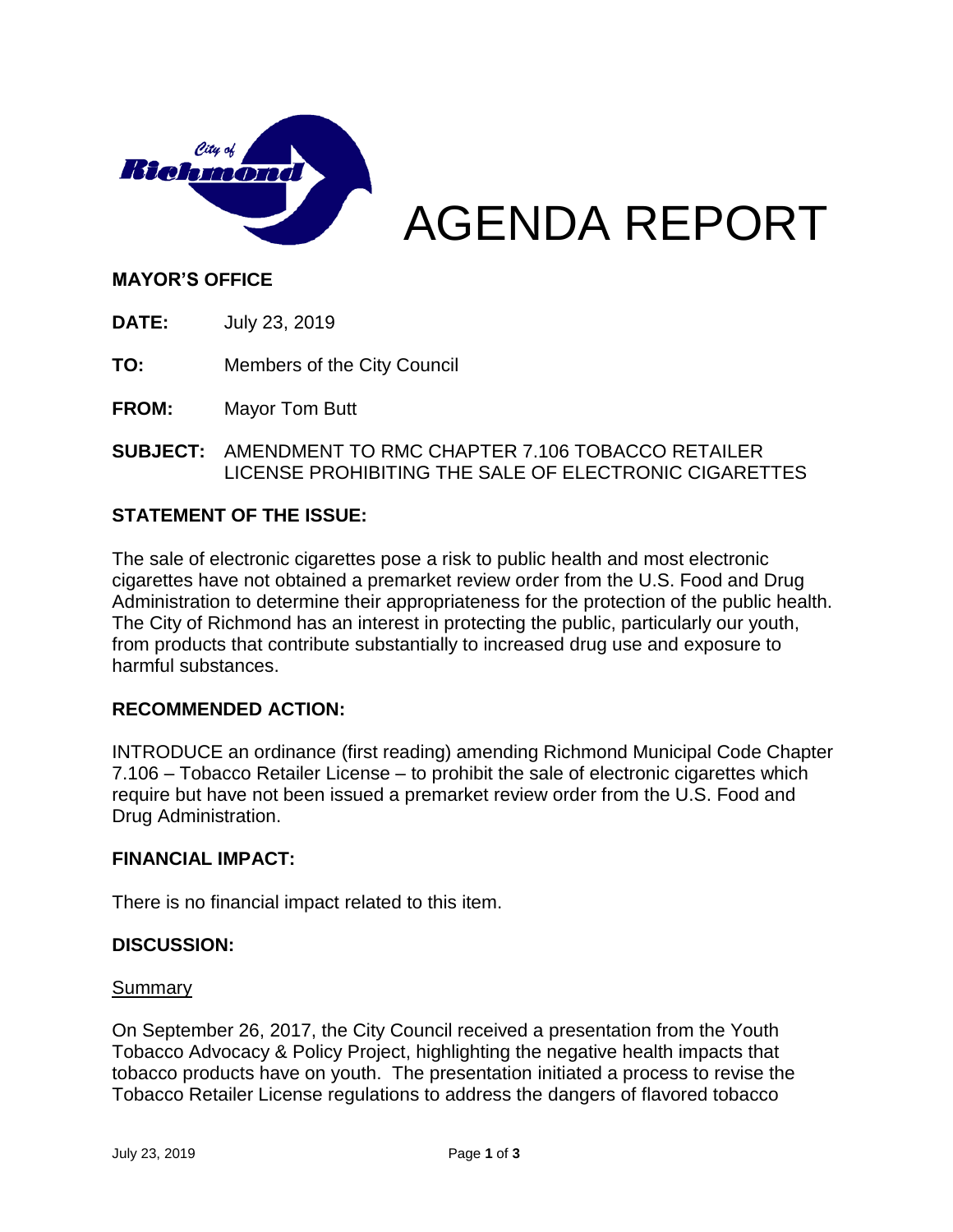products, and reduce the availability of products. In keeping with the intent of the new regulations, this proposal would further restrict the types of tobacco products that can be sold in Richmond on the basis of protecting public health in particular as it relates to our youth. The purpose of this proposed amendment to Chapter 7.106 is to prohibit the sale of electronic cigarettes which have not received an approved premarket review order from the Food and Drug Administration.

## **Background**

The City Council adopted an ordinance amending Richmond Municipal Code Chapter 7.106 by banning the sale of menthol and other flavored tobacco products, establishing a minimum pack size for little cigars and cigars, and imposing location requirements on new tobacco retailers. Those changes went in to effect on April 17, 2019 and are being actively enforced by the Richmond Police Department.

Virtually all e-cigarettes are considered "new tobacco products" under the Family Smoking Prevention and Tobacco Control Act enacted by Congress in 2009. The U.S. Food and Drug Administration (FDA) is responsible for conducting a premarket review of all new tobacco products not on the market as of February 15, 2007. The FDA's premarket review process is intended to determine if a tobacco product is appropriate for the protection of the public health "with respect to the risks and benefits to the population as a whole, including users and nonusers of the tobacco product, and taking into account- (A) the increased or decreased likelihood that existing users of tobacco products will stop using such products; and (B) the increased or decreased likelihood that those who do not use tobacco products will start using such products."

Tobacco companies are required to report to the FDA for premarket review any information concerning health risks, the components, ingredients, additives, and manufacturing methods. Unfortunately nearly all e-cigarettes on the market have not obtained a premarket review order and the FDA has not taken appropriate action to enforce the requirements of the Tobacco Control Act.

Nationwide, electronic cigarette use has increased at alarming rates since the first products became available about 10 years ago. While there have been many successful efforts to reduce underage tobacco use, the growing availability of e-cigarettes has reversed those positive trends. The city's current regulations prohibit the sale of all electronic cigarette products which have a taste or aroma other than the taste or aroma of tobacco. Examples of those characterizing flavors include menthol, fruits, candy, desserts, herbs and spices.

## Proposal

If approved, this amendment would expand the prohibition on electronic cigarette products to include any device or delivery system which can be used to consume nicotine in aerosolized or vaporized form. Products would be identified as prohibited for sale if they are "new tobacco products" which require FDA premarket review and have not been issued an order approving their marketing.